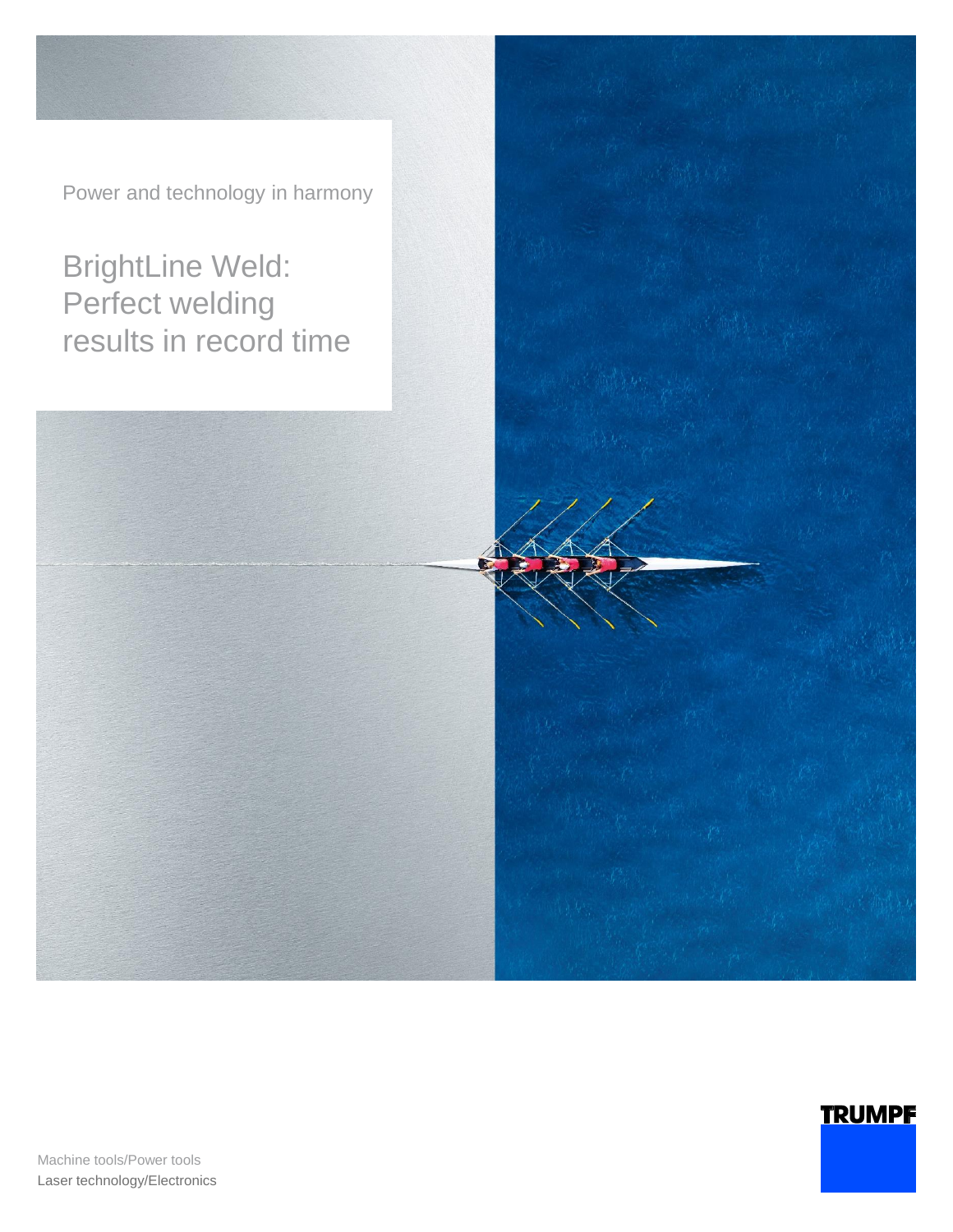# Low-spatter welding with TruDisk solid-state lasers and BrightLine Weld

## **Minimal spatter and high weld quality**

Benefit from minimal spatter formation and meet high strength requirements with BrightLine Weld. Achieve high-quality welding seams and say goodbye to welding defects, such as undercuts and end craters. Distortion in the part is minimized due to the reduced energy input.

#### **Increased productivity**

BrightLine Weld increases productivity considerably with significantly higher feed rates and improved weld quality. For example, a feed rate with mild steel can be increased up to 300% (approx. 20 m/min) or stainless steel up to 100% (approx. 10 m/min).



#### **Reduced operating cost**

Due to the minimal spatter formation, less debris is accumulated on the components, clamping fixtures and optics. Overall, you profit from less reworking, fewer rejects, minimized machine downtimes and a longer protective glass service life.

## BrightLine Weld is suitable for a variety of materials



Tube and profile welding Material: stainless steel



Hairpin welding Material: copper



Welding a battery can cap Material: aluminum



Welding of a gear wheel Material: steel



Welding of power electronics Material: copper



Welding a battery tray Material: aluminum 6000

- Available laser power of TruDisk with BrightLine Weld: 1 kW to 16 kW
- Available fiber diameter (fiber core/fiber ring): 50/200 µm, 100/400 µm, 200/700 µm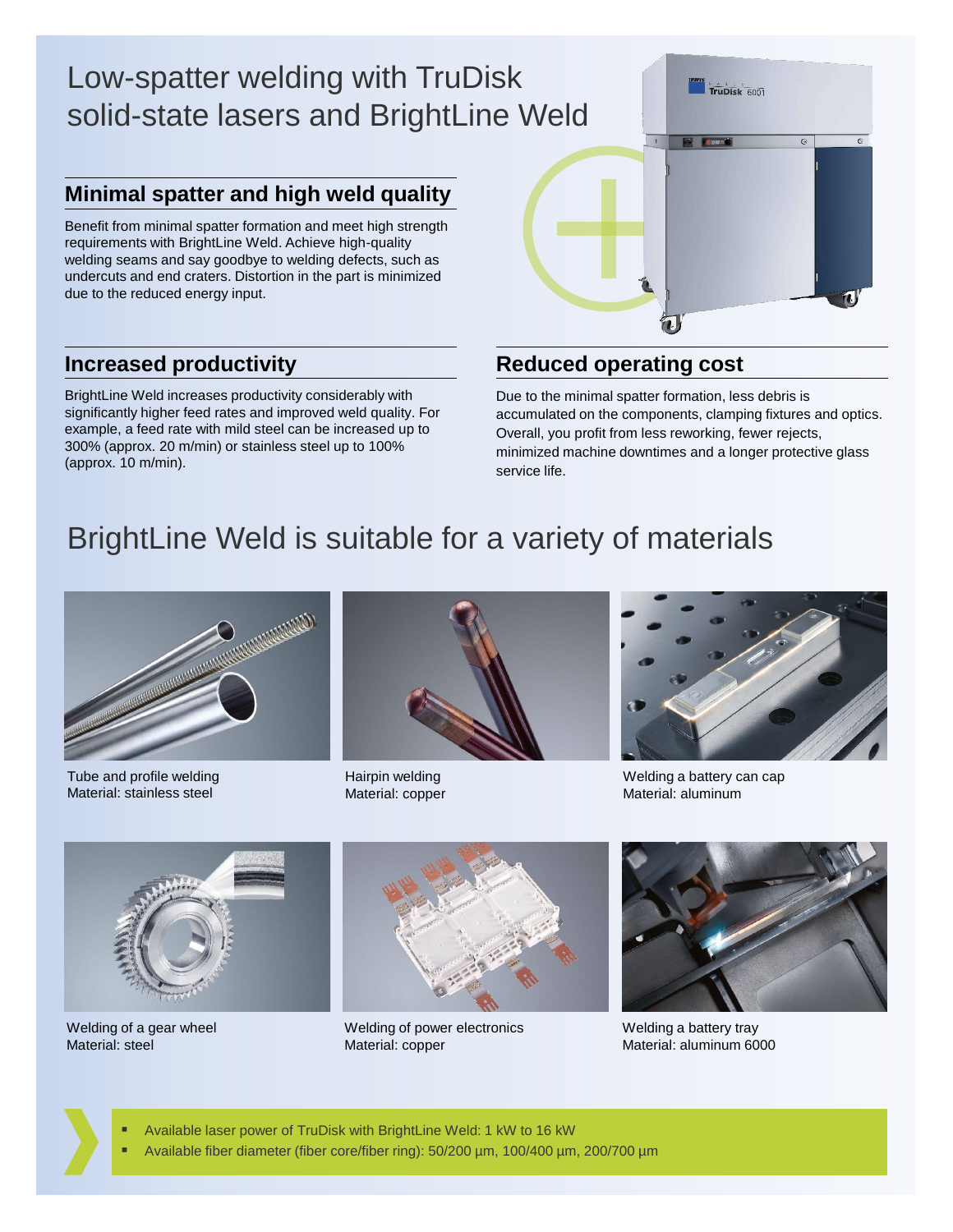## **Welding without BrightLine Weld**

Causes of spatter

- Metal vapor formed during keyhole welding exhausts up through the melt pool
- The metal vapor causes the molten metal at the rear of the keyhole to accelerate upward
- Due to the high acceleration, the molten metal escapes the keyhole in the form of spatter particles



## **The patented TRUMPF 2-in-1 fiber (LLK)**

Flexibility is the key to success

- The use of patented 2-in-1 fiber (LLK) enables BrightLine Weld technology
- Laser power is easily adjusted to vary distribution in the fiber core and fiber ring
- Adjustment of power distribution optimizes application results



BrightLine Weld intensity distribution in focal plane: Increasing laser power in the fiber ring (left to right figure).

## **Welding with BrightLine Weld**

Proven results in spatter reduction

- The addition of a second concentric ring shaped core around the primary center core enlarges the top of the keyhole opening
- Metal vapor can escape more easily through the larger opening thus reducing the pressure/acceleration on the melt pool on the rear of the keyhole
- The removal of the pressure allows for a more stable and calm weld pool behind the keyhole
- Result: no spatter